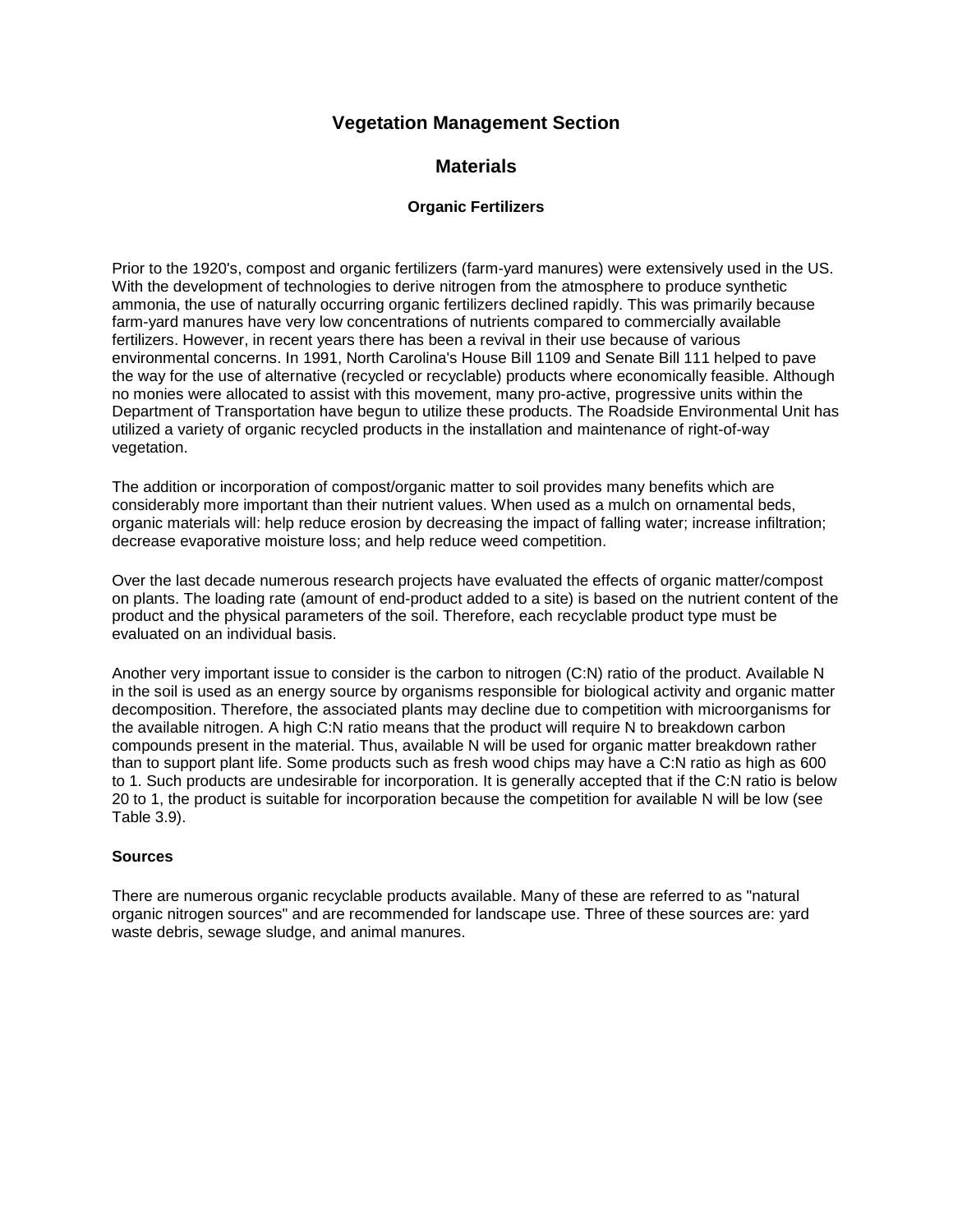| <b>Raw Material</b>   | <b>C:N Ratio</b><br>(Weight to Weight) |
|-----------------------|----------------------------------------|
| Poultry carcasses     | 5                                      |
| <b>Broiler litter</b> | $12 - 15$                              |
| Cattle Manure         | 19                                     |
| <b>Turkey Litter</b>  | 16                                     |
| Sewage sludge         | $5-6$                                  |
| <b>Wheat Straw</b>    | 100-150                                |
| <b>Hardwood Bark</b>  | 116-436                                |
| Softwood Bark         | 131-1285                               |
| Newsprint             | 398-852                                |
| Leaves                | 40-80                                  |

#### Yard Waste Debris

In an attempt to conserve landfill space, most cities have diverted yard waste debris such as tree limbs, grass clippings and leaves from their waste treatment flow and have begun to stockpile this debris. Because yard waste has a high C:N ratio, it is not a good product to incorporate into the soil. Some drawbacks that can be experienced when using yard waste include: handling difficulty, bulkiness of the product, product longevity once applied, and the costs of transportation and application.

#### **Sewage Sludge**

As the population of our major cities continues to grow, the questions regarding disposal of sewage (municipal) sludge also grows. Processing criteria and product stability are utilized to define the various end products of sewage sludge management. On the whole, sewage sludge is characteristically low in potash (K 2O) and high in certain heavy metals.

In North Carolina, the Department of Environment and Natural Resources (DENR) is responsible for sewage sludge regulations. NC Administrative Code Title 15 A: 2 H.0200 "Waste not Discharged to Surface Water" is the legislation regulating sewage sludge.

There are four major types of sewage sludge organic end products: digested, activated, composted, and lime-stabilized. Digested sewage sludge is the least stable form of sewage sludge end products and typically has a pH of about 6.5. This product may contain detectable levels of pathogenic bacteria like salmonella (responsible for gastrointestinal disorders), viruses, parasitic eggs, and viable weed seed. Since it is not fully processed, it also emits a strong undesirable odor. In North Carolina, digested sewage sludge is classified as a Class B product and therefore, by law, it is not available for public utilization.

Because of the processing criteria, activated, composted, and lime-stabilized municipal sludge are referred to as Class A (unrestricted use products). These products may be used by the general public provided that the product labeling information is followed. The labeling information provided by the product supplier is intended to protect the user and the environment.

Activated sewage sludge is derived from highly specialized processing. Sewage sludge, once freed of grit and coarse solids, is aerated, inoculated with special microorganisms, filtered/screened, and finally steam sterilized before it is pelletized. The steam sterilization process kills all pathogenic bacteria, viruses, weed seed, and other undesirable microorganisms.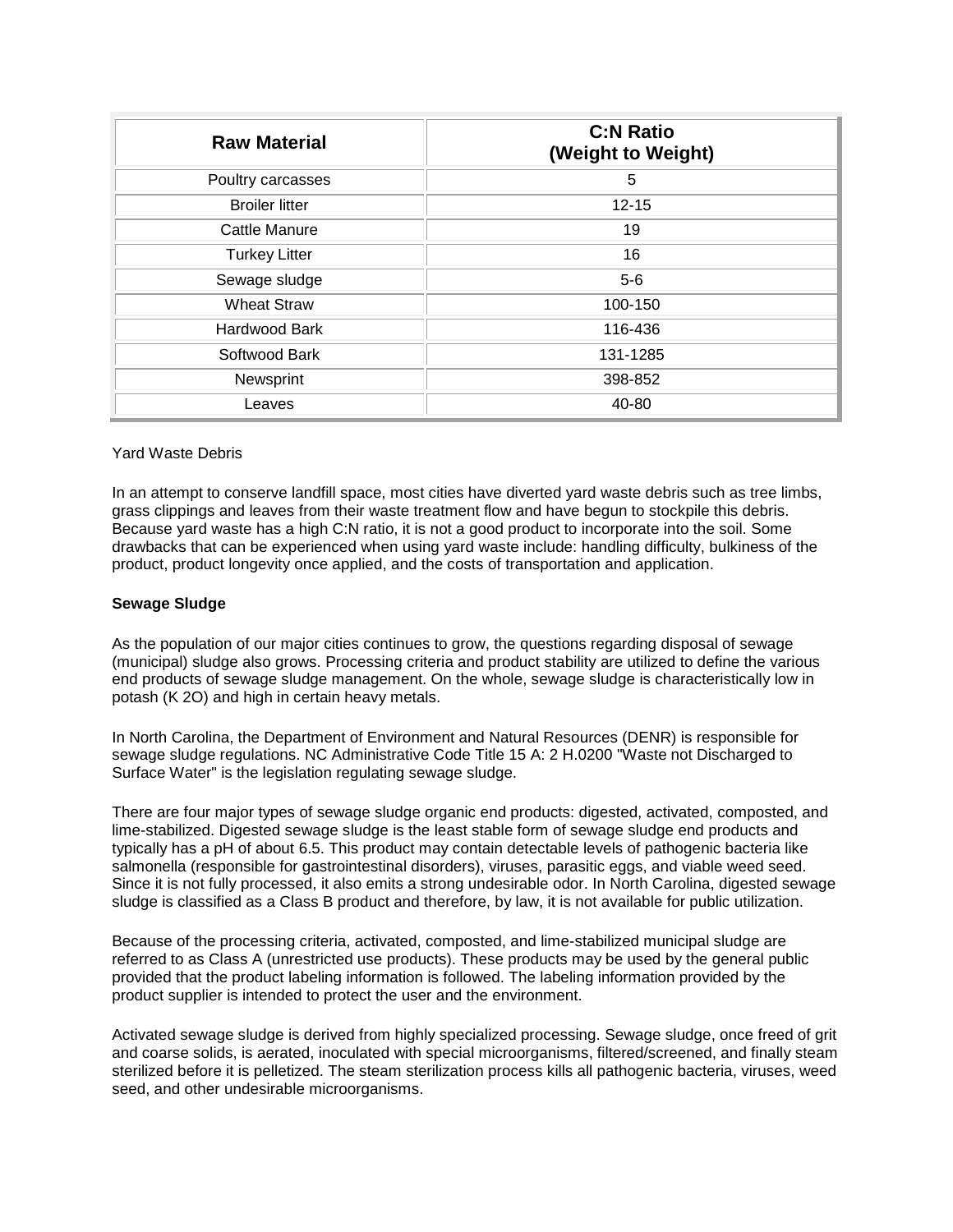Since 1937, the City of Milwaukee, Wisconsin has marketed "Milorganite" (Milwaukee Organic Nitrogen) the most widely utilized form of activated sewage sludge. Other cities sell similar products.

Since the early 1980's, sewage sludge composting (a process through which microbial activity converts biodegradable organic carbon into carbon dioxide) has gained favor. A process known as aerated static pile composting is most widely utilized. This sludge management technology has grown in popularity because it is economical, environmentally sound, and publicly acceptable. During composting, air is forced through slotted pipes and through the sludge mixture. Internal temperatures often exceed 55 degrees C (131 degrees F). All bacteria, weed seed, and disease causing organisms are killed after three days. Composted sewage sludge has N-P 2 O 5-K 2O values of 1-1.5, 1.5-2, and less than 1, respectively. For this reason, supplemental K is needed to insure turf and ornamental growth when using composted sewage sludge.

Recently, a new technology known as advanced alkaline stabilization has become popular for processing municipal sludge. The end-product, lime stabilized municipal sludge, is derived from mixing one of several liming agents with wastewater biosolids. Agricultural limestone, kiln dust (a recyclable product from concrete production), or quick-lime (calcium oxide) are the most popular stabilization additives. The resulting product is marketed under several trade names such as: "Lime-Plus," "Nutrified lime," and "Nviro soi." Applications or loading rates of lime-stabilized municipal sludge are based on liming needs of the site, any nutrient limiting factors in the final product, and the calcium carbonate equivalence (CCE) of the product. The CCE can be thought of as the product's neutralizing power and is always compared to the neutralizing ability of agricultural limestone. Typically, one must apply more lime-stabilized municipal sludge than agricultural lime. However, cost/benefit ratios in some cases have made lime-stabilized municipal sludge an acceptable, cost-efficient alternative to agricultural lime. Characteristically, limestabilized municipal sludge has N,P 2 O 5,K 2O values of 0-1, 2-3, and 0- 0.5.

#### **Lime-Stabilized Sludge**

In conjunction with DENR, the NCDOT has developed criteria for utilization of lime-stabilized municipal sludge. The following criteria were generated to formalize the selection process and to promote the use of recycled materials in highway construction and maintenance activities. The alternative of using limestabilized municipal sludge is not an attempt to delete the use of agricultural limestone. The contractor can select either material but must adhere to specific application guidelines. This approach is a more equitable method for lime procurement rather than completely penalizing the agricultural liming industry, which has serviced the Department's needs for many decades.

### **Project Selection Criteria:**

- Proximity to the municipal production plant
- Watershed impact
- Environmental commitments
- DENR permit status
- Generators permit performance (compliance vs. non-compliance)
- Local ordinance restrictions

## **NCDOT Permit Restrictions:**

- Cannot stockpile on job site for more than one week.
- Cannot apply within 100 feet of a dwelling, well, stream, or on areas with steep slopes (to minimize run-off).
- Cannot have discharge from target application site.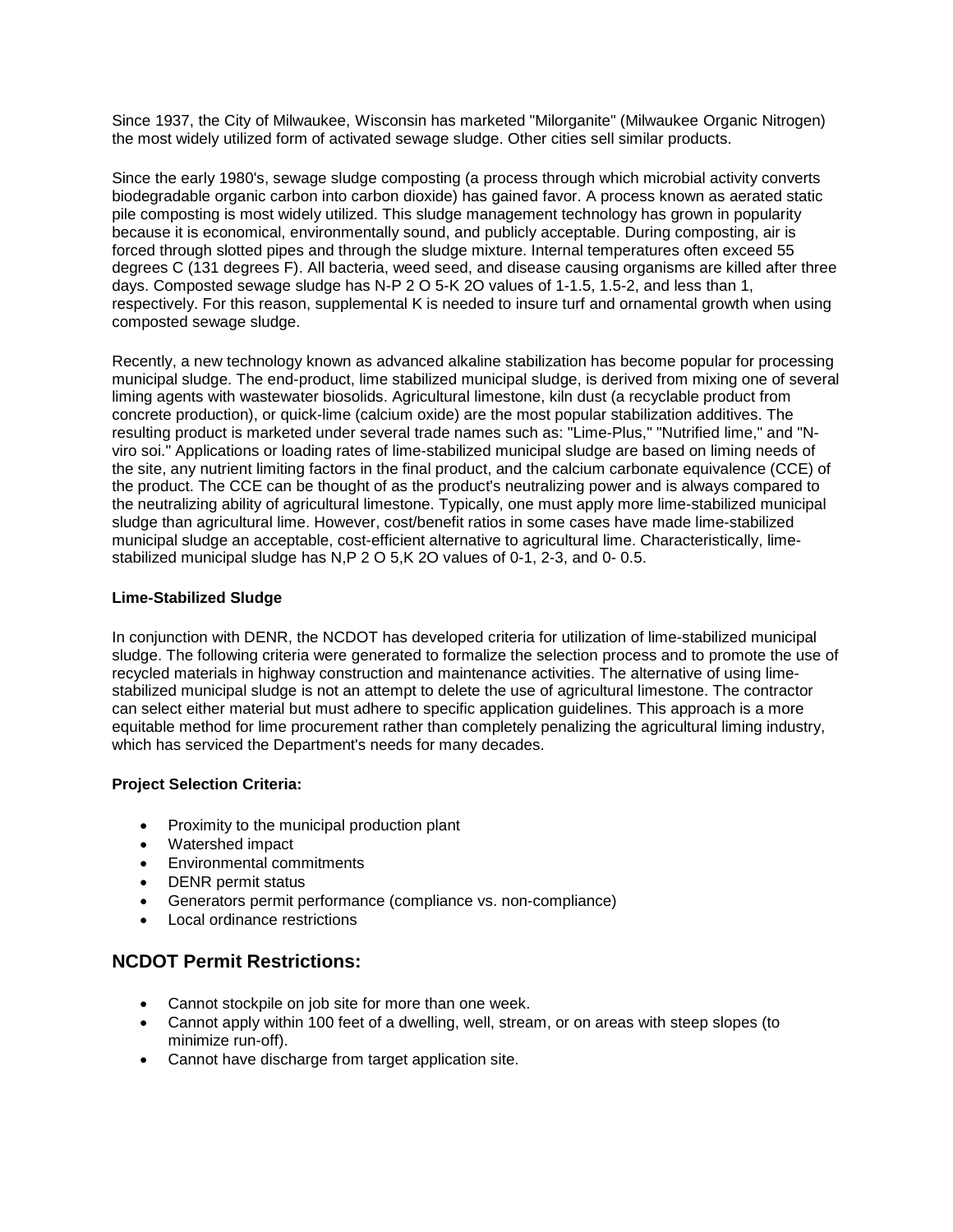Only recently has DENR permitted NCDOT to utilize lime-stabilized municipal sludge as a top- dressing (non-incorporated) application to turf areas.

**Soil amendments** Soil amendments and by-products commonly considered by NCDOT:

• Yard Waste:



The Department has begun to utilize yard waste as mulch in ornamental plant beds. NCDOT is committed to using yard waste debris as a mulch where economically feasible.

• Agricultural (dolomitic) Limestone:



This product is used extensively to adjust the pH of acidic soils prior to the establishment of grasses and ornamental plants.

- Composted Poultry Litter: The Roadside Environmental Unit, in cooperation with the NCDA&CS Fertilizer Section, NCSU and DENR, has developed comprehensive specifications for the purchase of composted poultry litter. The specifications are written to describe the minimum requirements of the composting process and to focus specifically on the characteristics of the end product.
- Composted Sewage Sludge: The Department utilizes a limited amount of this material in its Vegetation Management Program as a soil amendment and as a mulch.
- Lime Stabilized Municipal Sludge:



The Department currently uses this type of stabilized sludge as an incorporated liming agent in lieu of agricultural limestone in wildflower beds, when the cost is competitive.

• Digested Sewage Sludge: The Department does not apply any of this sludge to the rights-of-way due to this material's classification as a Class B product not available for public utilization.